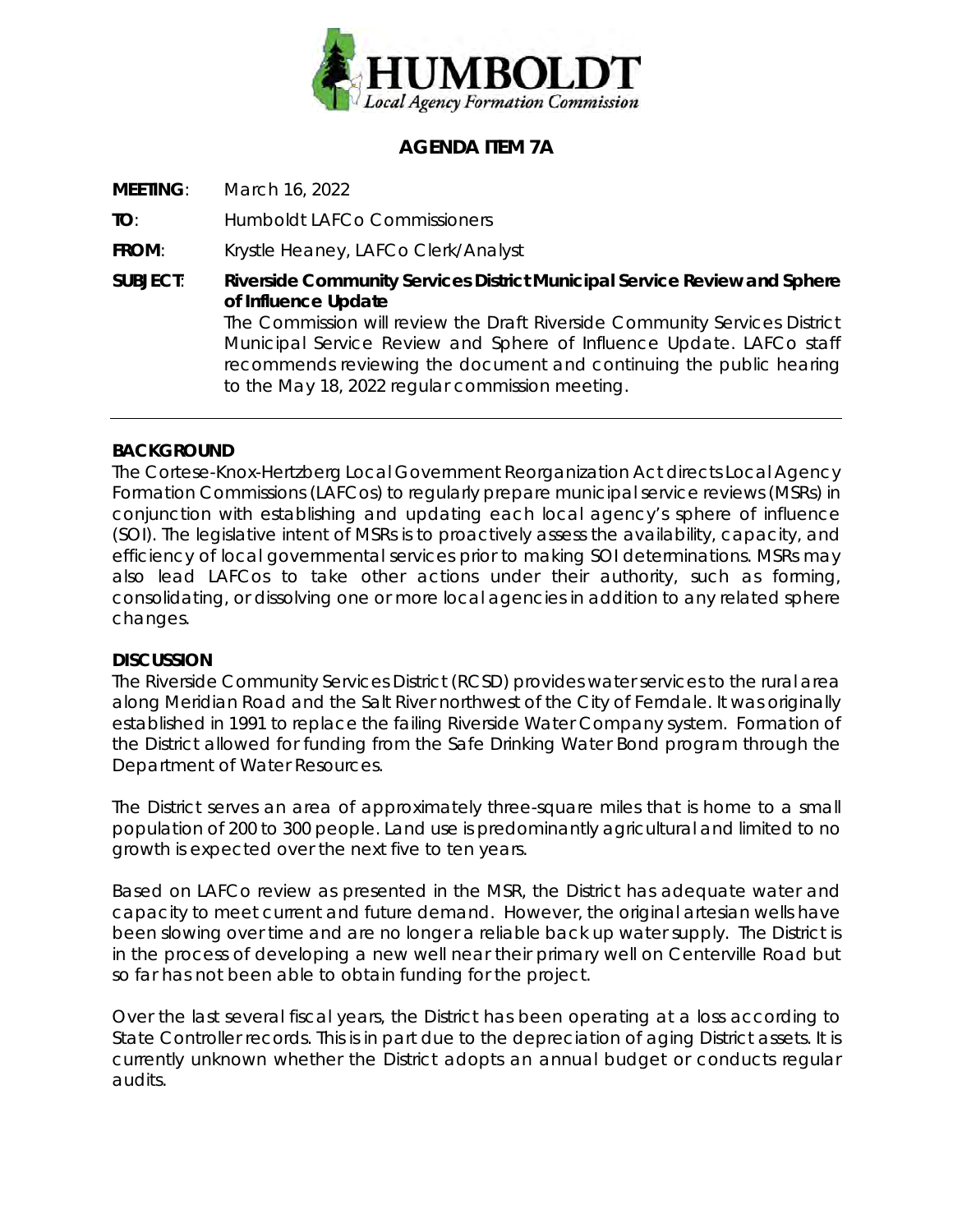The District does not currently have a website and there is no fulltime staff to answer phone calls or respond to emails. As such, District transparency is limited. A notice board and a small office exist at the well and treatment facility on Centerville Road but it is unknown if information is updated on a regular or how often correspondence is received.

#### **RECOMMENDATION**

This item has been agendized for consideration as part of a noticed public hearing. Staff is recommending the hearing be continued to allow for more time to coordinate review with the District.

#### Procedures for Consideration:

The following procedures are recommended with respect to the Commission's consideration of this item:

- 1) Receive verbal report from staff;
- 2) Open the public hearing and invite testimony (mandatory); and
- 3) Continue the item the May 18<sup>th</sup> regular Commission meeting.

*"I move to continue the public hearing for the Riverside CSD Municipal Service Review and Sphere of Influence Update to the May 18th regular meeting."*

#### *Attachments*

Attachment A: Public Review Draft Riverside CSD MSR and SOI Update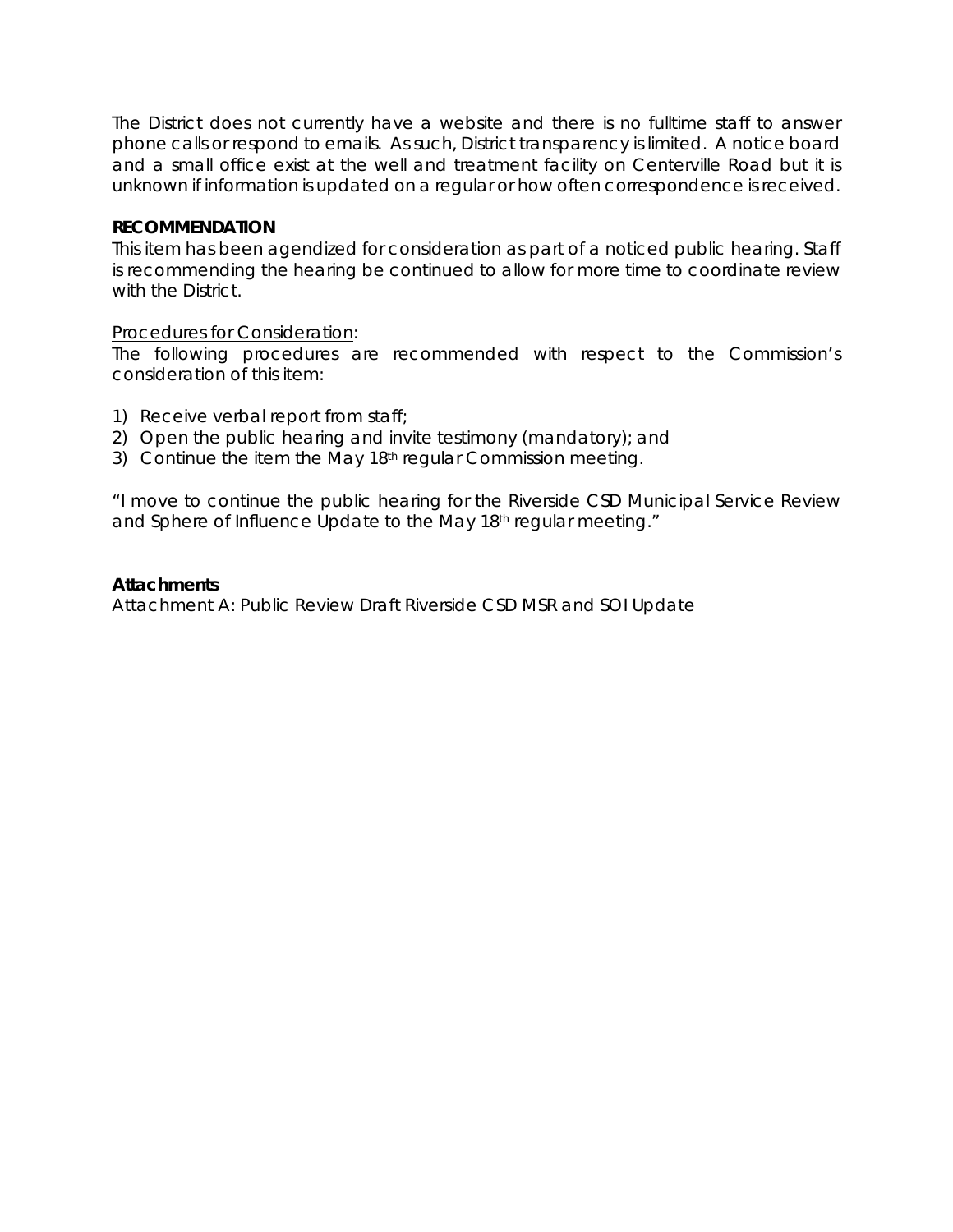# **Riverside Community Services District Municipal Services Review and Sphere of Influence Update**



Public Review Draft March 2022



[www.humboldtlafco.org](http://www.humboldtlafco.org/)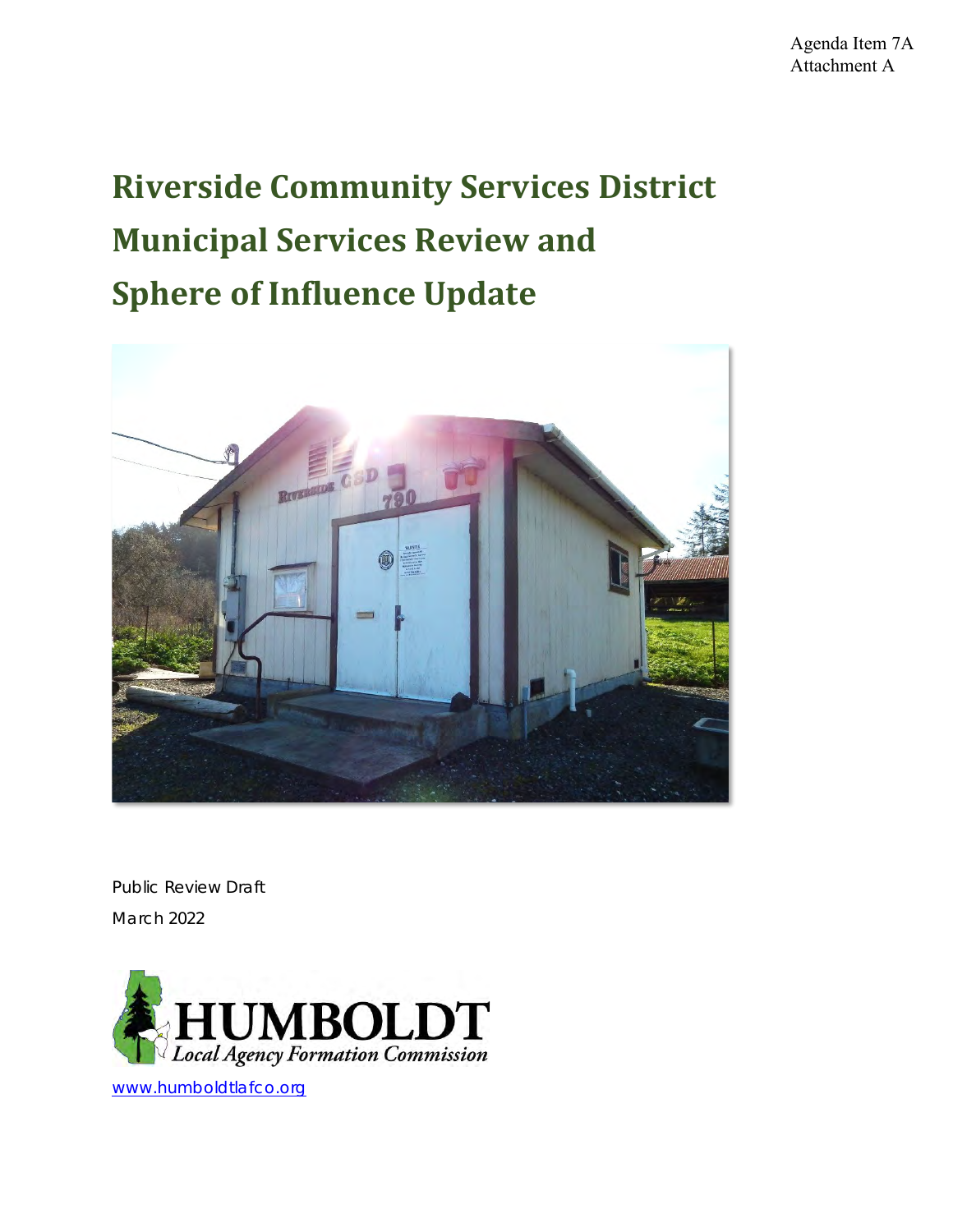### **HUMBOLDT LOCAL AGENCY FORMATION COMMISSION**

#### **Commissioners:**

Virginia Bass, District 4 Supervisor Michelle Bushnell, District 2 Supervisor Stephen Avis, City of Ferndale Mike Losey, City of Fortuna Troy Nicolini, Peninsula Community Services District Debra Lake, Fruitland Ridge Fire Protection District Ali Lee, Public Member

#### **Alternate Members:**

Mike Wilson, District 3 Supervisor Gordon Johnson, City of Rio Dell Dave Couch, McKinleyville Community Services District Skip Jorgensen, Public Member

#### **Staff:**

Colette Santsche, AICP, Executive Officer Krystle Heaney, AICP, LAFCo Analyst/Clerk Jason Barnes, GIS Analyst Ryan Plotz, Legal Council

### **Acknowledgements:**

LAFCo would like to thank the staff at Riverside CSD for their assistance during the preparation of this MSR and SOI update.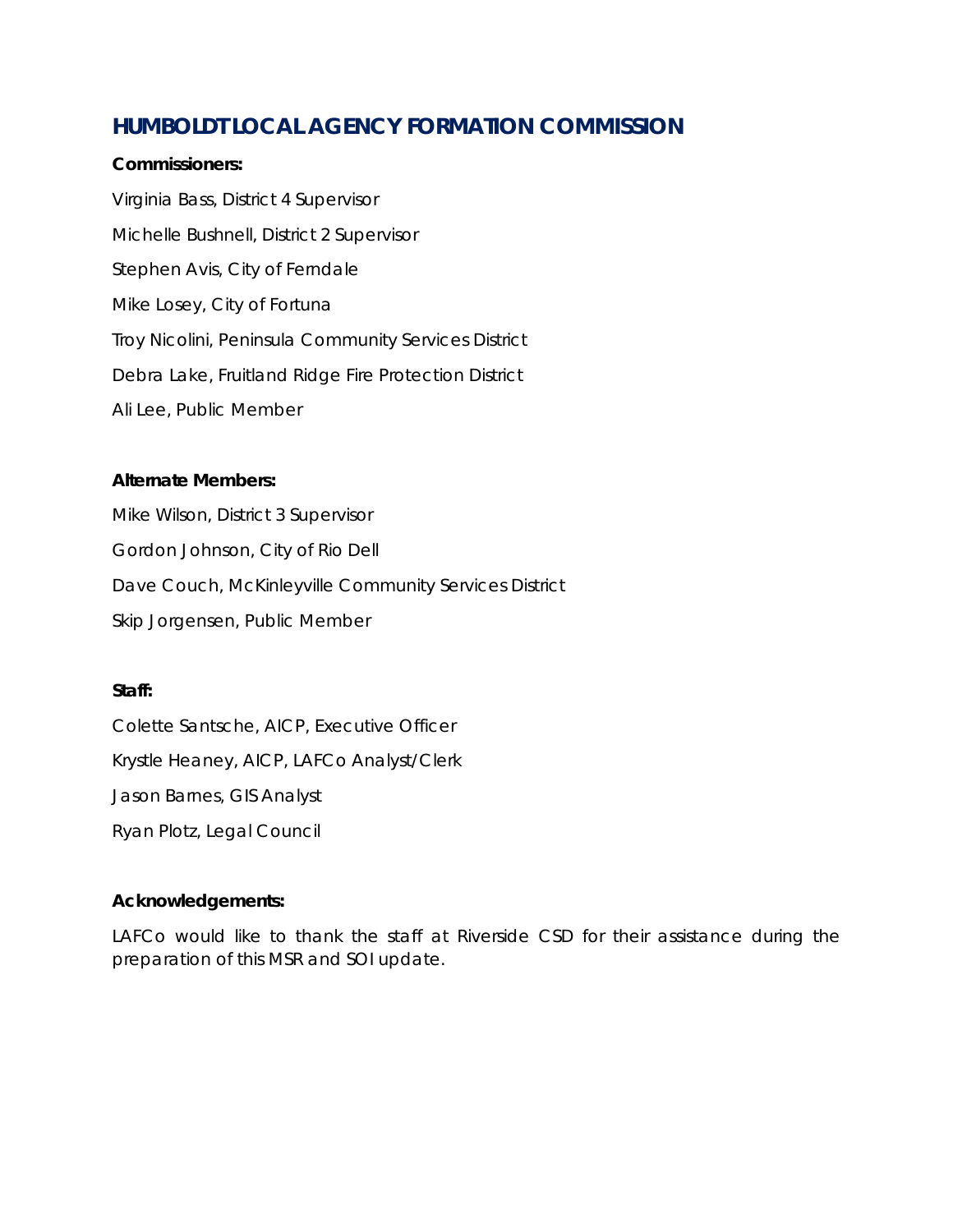## **TABLE OF CONTENTS**

| 1.0  |  |
|------|--|
| 1.1  |  |
| 1.2  |  |
| 1.3  |  |
| 1.4  |  |
| 2.0  |  |
| 2.1  |  |
| 2.2  |  |
| 2.3  |  |
| 2.4  |  |
| 2.5  |  |
| 2.6  |  |
| 2.7  |  |
| 2.8  |  |
| 2.9  |  |
| 2.10 |  |
| 3.0  |  |
| 4.0  |  |

### **List of Figures**

### **List of Tables**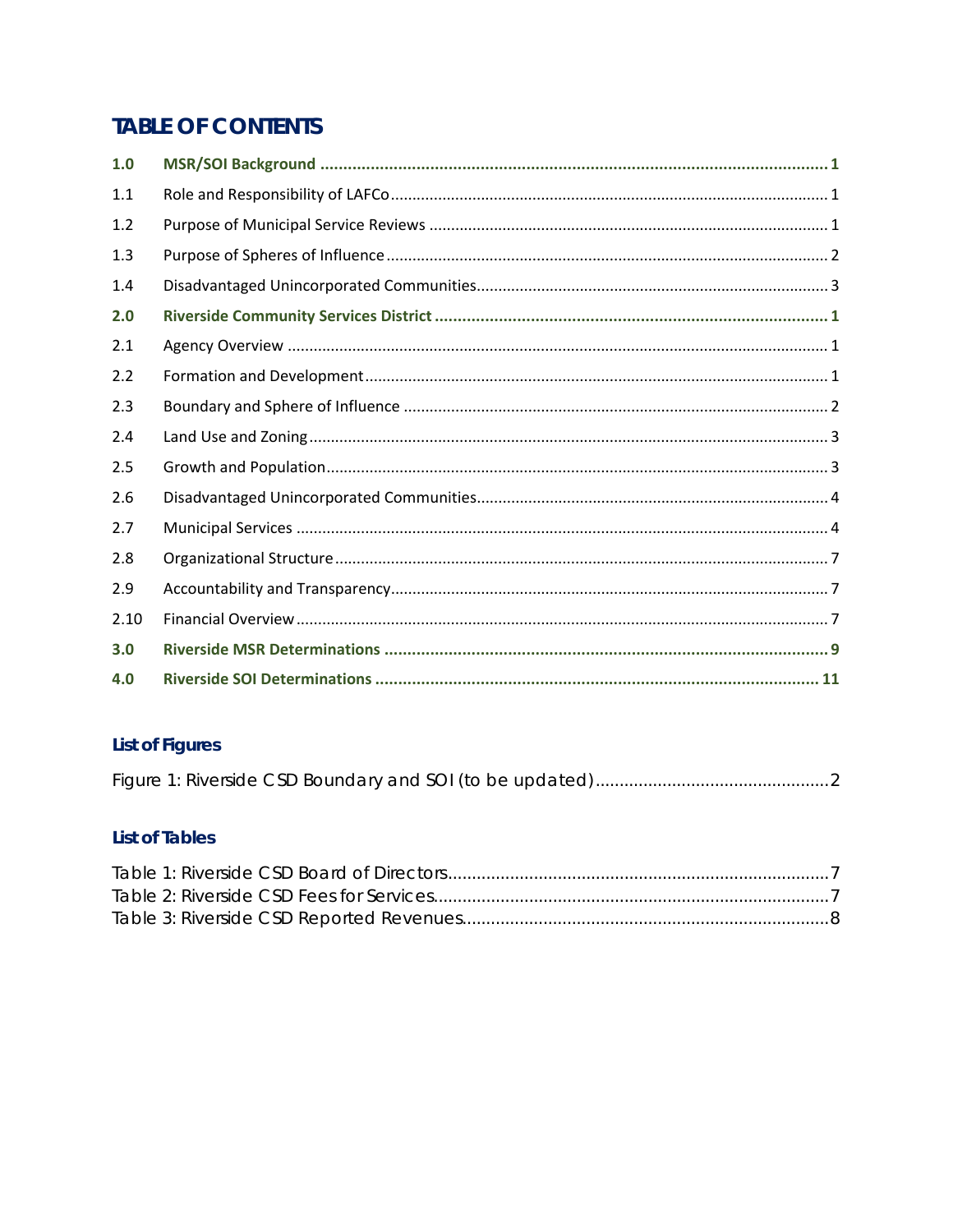# **1.0 MSR/SOI BACKGROUND**

### <span id="page-5-1"></span><span id="page-5-0"></span>**1.1 Role and Responsibility of LAFCo**

Local Agency Formation Commissions (LAFCos) are independent regulatory commissions that were established by the State legislature in 1963 to encourage the orderly growth and development of local governmental agencies including cities and special districts. Today, there is a LAFCo in each of California's 58 counties. Humboldt LAFCo is a sevenmember commission comprised of two members of the Humboldt County Board of Supervisors, two City Council members, two Special District representatives, and one Public Member-At-Large. The Commission also includes one alternate member for each represented category.

LAFCo is responsible for implementing the Cortese-Knox-Hertzberg Local Government Reorganization Act of 2000 ("CKH Act") (California Government Code Section 56000 et seq.) for purposes of facilitating changes in local governmental structure and boundaries that fosters orderly growth and development, promotes the efficient delivery of services, and encourages the preservation of open space and agricultural lands. Some of LAFCo's duties include regulating jurisdictional boundary changes and the extension of municipal services. This includes city and special district annexations, incorporations/formations, consolidations, and other changes of organization. LAFCo seeks to be proactive in raising awareness and building partnerships to accomplish this through its special studies, programs, and actions.

The CKH Act outlines requirements for preparing Municipal Service Reviews (MSRs) for periodic Sphere of Influence (SOI) updates. MSRs and SOIs are tools created to empower LAFCo to satisfy its legislative charge of "discouraging urban sprawl, preserving open space and prime agricultural lands, efficiently providing government services, and encouraging the orderly formation and development of local agencies based upon local conditions and circumstances" (§56301). CKH Act Section 56301 further establishes that "one of the objects of the commission is to make studies and to obtain and furnish information which will contribute to the logical and reasonable development of local agencies in each county and to shape the development of local agencies so as to advantageously provide for the present and future needs of each county and its communities." SOIs therefore guide both the near-term and long-term physical and economic growth and development of local agencies, and MSRs provide the relevant data to inform LAFCo's SOI determinations.

### <span id="page-5-2"></span>**1.2 Purpose of Municipal Service Reviews**

As described above, MSRs are designed to equip LAFCo with relevant information and data necessary for the Commission to make informed decisions on SOIs. The CKH Act, however, gives LAFCo broad discretion in deciding how to conduct MSRs, including geographic focus, scope of study, and the identification of alternatives for improving the efficiency, cost-effectiveness, accountability, and reliability of public services. The purpose of a MSR in general is to provide a comprehensive inventory and analysis of the services provided by local municipalities, service areas, and special districts. A MSR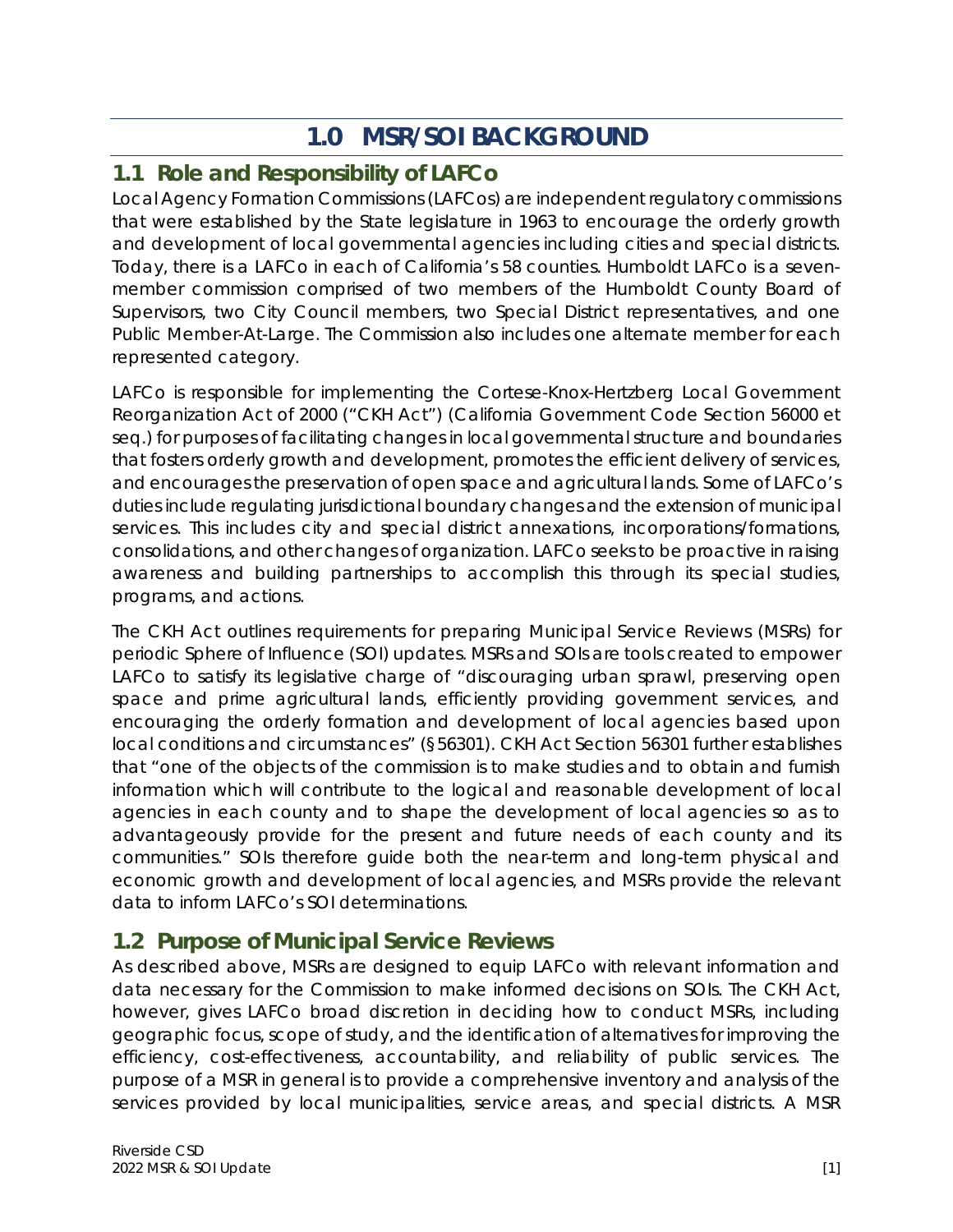evaluates the structure and operation of the local municipalities, service areas, and special districts and discusses possible areas for improvement and coordination. While LAFCos have no direct regulatory authority over cities and special districts, MSR's provide information concerning the governance structures and efficiencies of service providers – and may also serve as the basis for subsequent LAFCo decisions. The MSR is intended to provide information and analysis to support a sphere of influence update. A written statement of the study's determinations must be made in the following areas:

- (1) Growth and population projections for the affected area
- (2) Location and characteristics of any disadvantaged unincorporated communities within or continuous to the sphere of influence
- (3) Present and planned capacity of public facilities, adequacy of public services, and infrastructure needs or deficiencies
- (4) Financial ability of the agency to provide services
- (5) Status of and opportunities for shared facilities
- (6) Accountability for community service needs, including governmental structure and operational efficiencies
- (7) Any other matter related to effective or efficient service delivery, as required by Commission policy

This MSR is organized according to these determinations listed above. Information regarding each of the above issue areas is provided in this document.

### <span id="page-6-0"></span>**1.3 Purpose of Spheres of Influence**

In 1972, LAFCos were given the power to establish SOIs for all local agencies under their jurisdiction. As defined by the CKH Act, "'sphere of influence' means a plan for the probable physical boundaries and service area of a local agency, as determined by the commission" (§56076). All boundary changes, such as annexations, must be consistent with an agency's sphere of influence with limited exceptions.

Pursuant to Humboldt LAFCo policy, a MSR is conducted prior to or in conjunction with its mandate to review and update each local agency's sphere of influence every five years or as necessary. The municipal service review process is intended to inform the Commission as to the availability, capacity, and efficiency of local governmental services prior to making sphere of influence determinations.

LAFCo is required to make five written determinations when establishing, amending, or updating an SOI for any local agency that address the following (§56425(c)):

- (1) The present and planned land uses in the area, including agricultural and open space lands.
- (2) The present and probable need for public facilities and services in the area.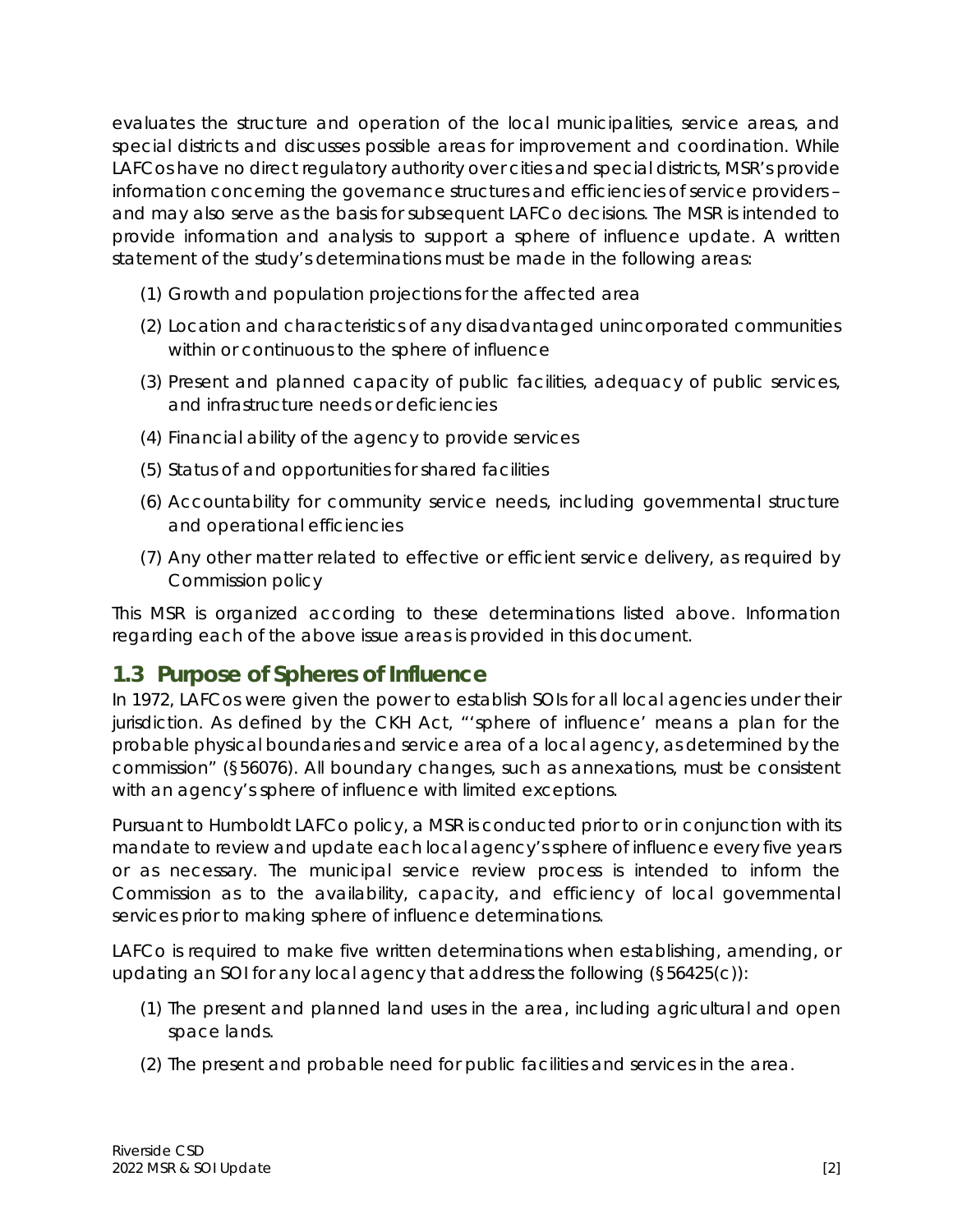- (3) The present capacity of public facilities and adequacy of public services that the agency provides or is authorized to provide.
- (4) The existence of any social or economic communities of interest in the area if the commission determines that they are relevant to the agency.
- (5) For an update of an SOI of a city or special district that provides public facilities or services related to sewers, municipal and industrial water, or structural fire protection, the present and probable need for those public facilities and services of any disadvantaged unincorporated communities within the existing sphere of influence.

Service reviews may also contain recommendations for sphere of influence or government structure changes needed to implement positive service changes. Where more detailed analysis of service options is necessary, service reviews may contain recommendations for special studies where there is the potential to reduce service gaps and improve service levels.

### <span id="page-7-0"></span>**1.4 Disadvantaged Unincorporated Communities**

SB 244 (Chapter 513, Statutes of 2011) made changes to the CKH Act related to "disadvantaged unincorporated communities," including the addition of SOI determination number 5 listed above. Disadvantaged unincorporated communities, or "DUCs," are inhabited territories (containing 12 or more registered voters) where the annual median household income is less than 80 percent of the statewide annual median household income.

CKH Act Section 56375(a)(8)(A) prohibits LAFCo from approving a city annexation of more than 10 acres if a DUC is contiguous to the annexation territory but not included in the proposal, unless an application to annex the DUC has been filed with LAFCo. The legislative intent is to prohibit selective annexations by cities of tax-generating land uses while leaving out under-served, inhabited areas with infrastructure deficiencies and lack of access to reliable potable water and wastewater services. DUCs are recognized as social and economic communities of interest for purposes of recommending SOI determinations pursuant to Section 56425(c).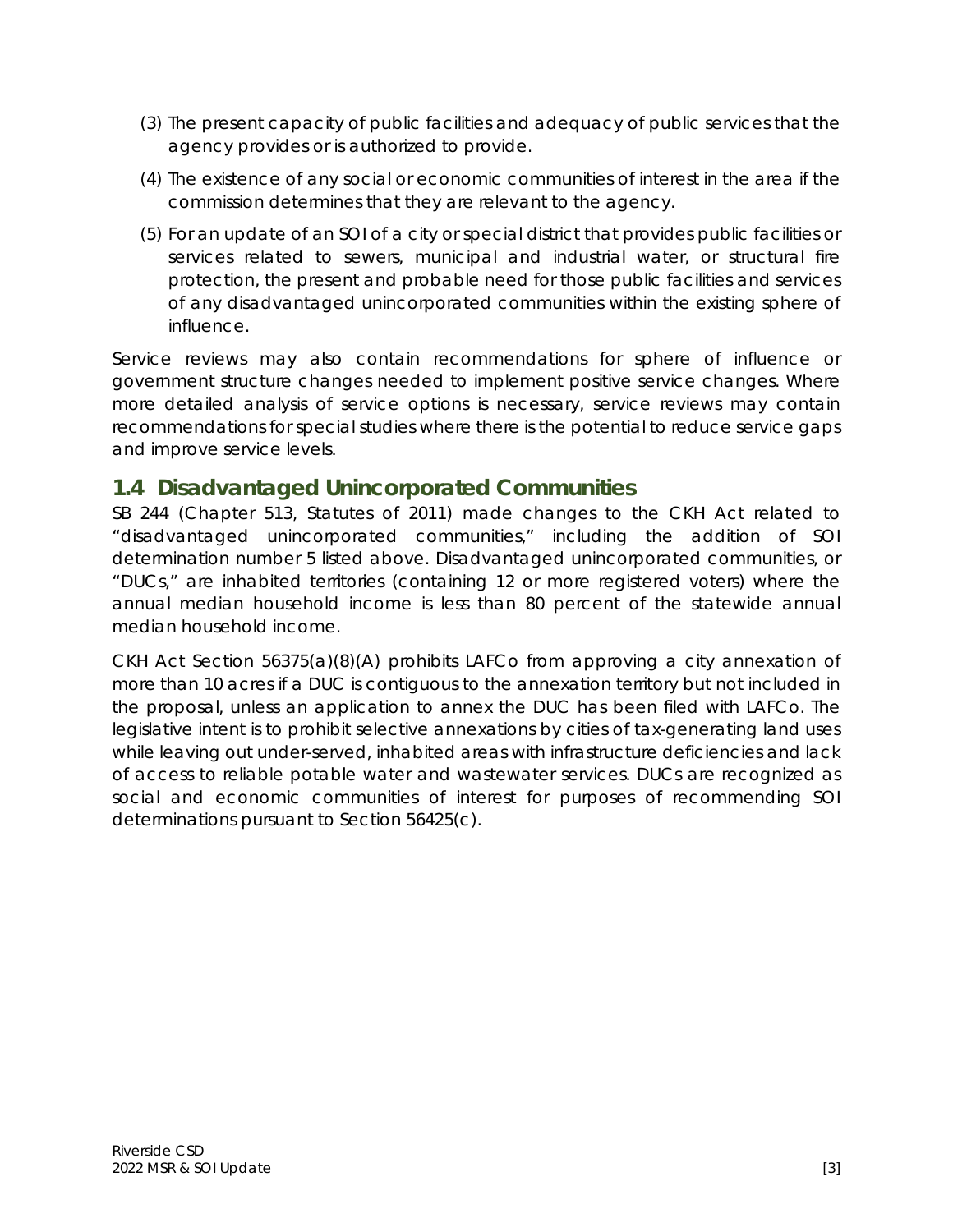# **2.0 RIVERSIDE COMMUNITY SERVICES DISTRICT**

### <span id="page-8-1"></span><span id="page-8-0"></span>**2.1 Agency Overview**

The Riverside Community Services District (RCSD) provides water services to the rural area along Meridian Road and the Salt River northwest of the City of Ferndale.

| <b>Primary Contact</b> | <b>Riverside Community Services District</b> |
|------------------------|----------------------------------------------|
| E-mail                 | riversidecomservdist@gmail.com               |
| <b>Address</b>         | PO Box 857, 790 Centerville Road             |
| Phone                  | (707) 786-9772                               |
| Website                | None                                         |

### <span id="page-8-2"></span>**2.2 Principal Act for Community Services Districts**

The CSD principal act is the Community Services District Law (Government Code §61000, et seq.) which authorizes CSDs to provide up to 31 types of governmental services within their boundaries. Services, facilities, functions or powers enumerated in the District's principal act but not identified in the formation resolution or later activated, are considered "latent," meaning that they are authorized by the principal act under which the District is formed but are not being exercised. Latent powers and services activation require LAFCo authorization in accordance with Government Code §56824.10 et seq.

### **2.3 Formation and Development**

The RCSD formation was approved by Humboldt LAFCo on April 24, 1991 (LAFCo Resolution No. 91-02) and confirmed without an election by the Humboldt County Board of Supervisors on June 25, 1991 (County Board Resolution No. 91-64)[1](#page-8-3). More than 80 percent of registered voters submitted petitions in support of the formation. The District was formed to supply the inhabitants of the District with water for domestic, irrigation, sanitation, industrial, fire protection, and recreation uses. A Certificate of Completion for the district formation was recorded with the Humboldt County Recorder's Office on July 16, 1991 (#1991-15821-7).

Prior to the formation, a boil water notice for all domestic water use was ordered by the State Department of Health due to a failing water supply system that had been previously operated by the Riverside Water Company. The private company had been providing water service to the area since the 1890s. Parts of the water system dated back to the company's beginnings and had fallen into severe disrepair. The CSD formation allowed the District to become eligible for Safe Drinking Water Bond funds obtained from the State Department of Water Resources<sup>[2](#page-8-4)</sup>. In addition to improving the water distribution system, funds were used to improve the water source transmission and storage facilities located south of Centerville Road. Additional Community Development Block Grant funding was

<span id="page-8-3"></span><sup>1</sup>Humboldt LAFCo Resolution No. 91-02, adopted April 24, 1991, and Humboldt County Board of Supervisors Resolution No. 91-64, adopted June 25, 1991.<br><sup>2</sup> In 1992, the Riverside CSD received a \$70,000 loan and \$400,000 grant under the Safe Drinking Water Bond Law of 1988

<span id="page-8-4"></span>to assist the community in meeting safe drinking water standards for the domestic water supply.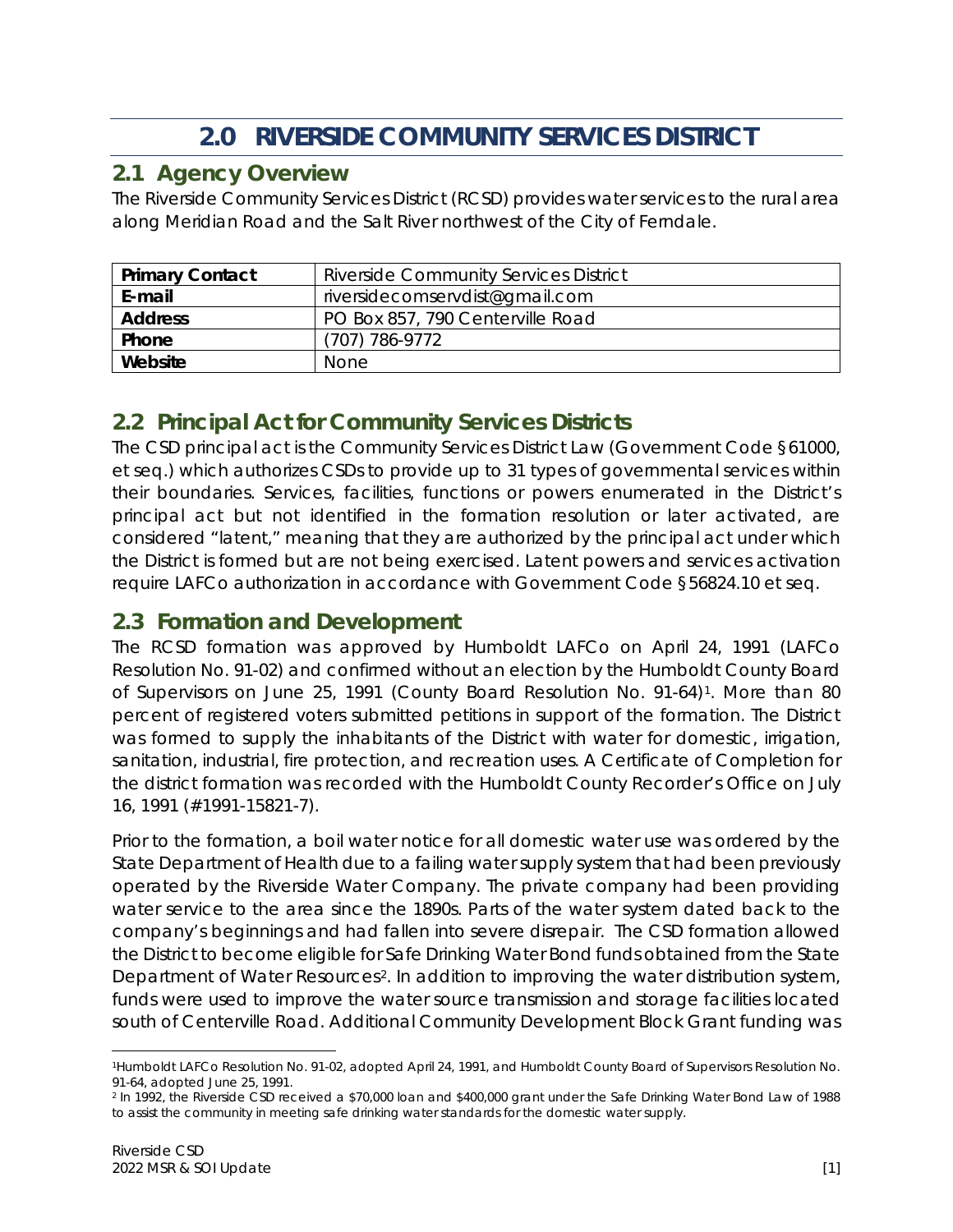used to replace service connections for low and very low-income households within the District.

### <span id="page-9-0"></span>**2.4 Boundary and Sphere of Influence**

The District's boundary includes properties along Meridian Road, Port Kenyon Road, and Riverside Road to the west and northwest of the City of Ferndale. The boundary encompasses 3 square miles (1,920 acres) and the Sphere of influence (SOI) is coterminous.



<span id="page-9-1"></span>**Figure 1: Riverside CSD Boundary and SOI (to be updated)** 

Riverside CSD 2022 MSR & SOI Update [2]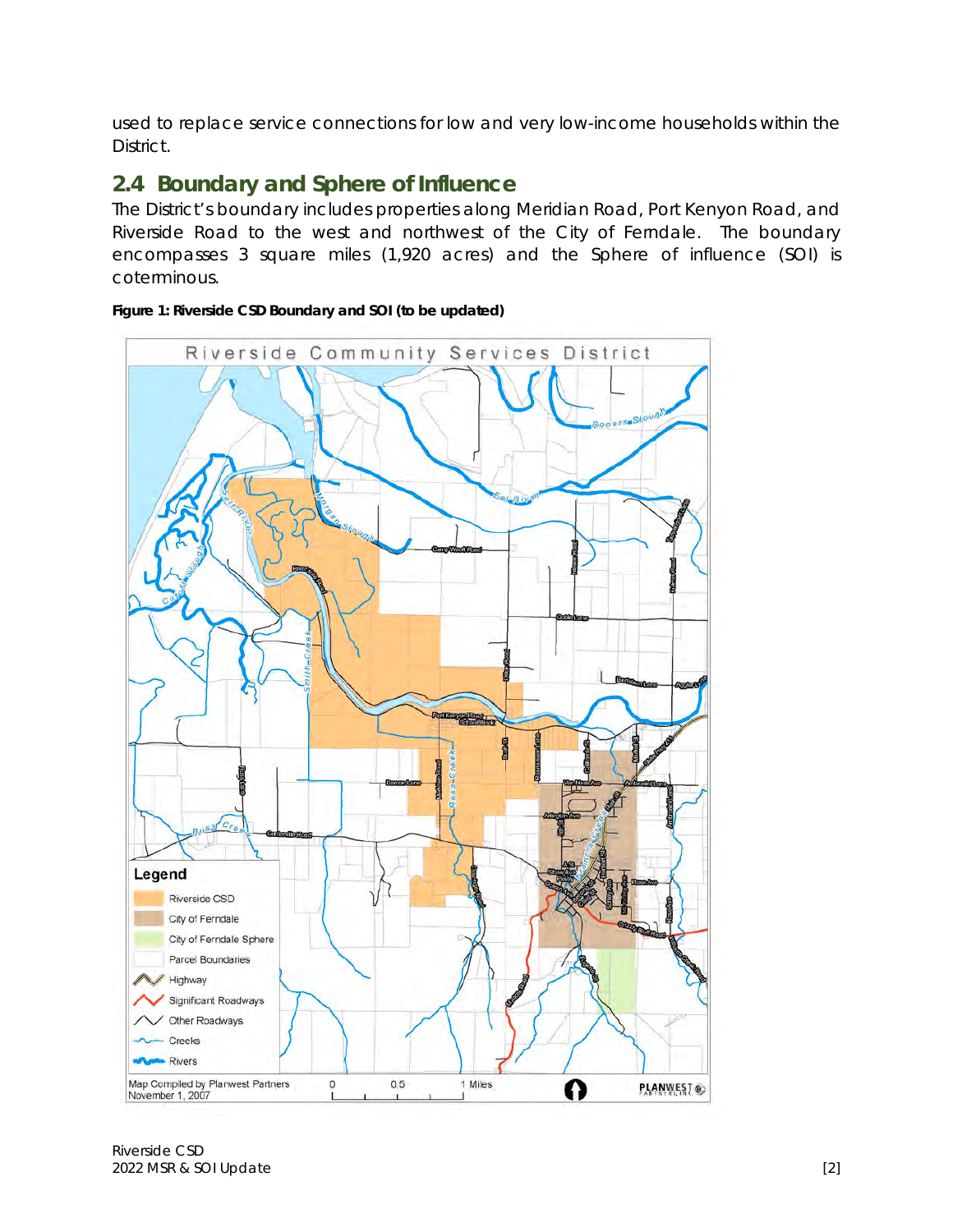### <span id="page-10-0"></span>**2.5 Land Use and Zoning**

Land use within the District is subject to the Eel River Area Plan of the Humboldt County Local Coastal Program within the designated coastal zone, the Humboldt County General Plan outside of the coastal zone, and Humboldt County Zoning Regulations.

Designations are primarily Agriculture Exclusive (AE) along with Rural Exurban (RX) within the coastal zone of the District. Land use designations outside of the coastal zone boundary within the District are Agricultural Grazing (AG) and Residential Agriculture (RA5-20). Areas surrounding the District are predominantly AE[3](#page-10-2), which is a growth limiting and low density designation. To the east of the District is the City of Ferndale which has higher density and is regulated by the Ferndale General Plan.

Zoning within the District is predominantly Agriculture Exclusive (AE-60 acre minimum) with combining zones Coastal Wetlands, Flood Hazard Areas, Streams and Riparian Corridor Protection, and Transitional Agricultural Lands (W,F,R,T). Remaining zoning designations in the coastal zone boundary are Natural Resources with combing zone Streams and Riparian Corridor Protection (NR/R) and Rural Residential Agriculture (RA) and Residential Single Family (RS) with combining zones (X)-No further subdivision allowed and (M/F)- Manufactured Home and Flood Hazard Area. Unclassified (U) is the primary inland zoning designation. Zoning designations surrounding the District are predominantly AE and U[4](#page-10-3).

### <span id="page-10-1"></span>**2.6 Growth and Population**

The District boundary covers a portion of the Eel River flood plain that has been historically utilized for agricultural purposes. As noted under Land Use above, zoning is predominately agricultural which indicates very low-density development. As such, the total population of the District is limited. According to a State Water Resources Control Board inspection conducted in 2020, the District serves a population of approximately 327[5.](#page-10-4) However, the latest 2020 decennial census data for the area estimates a population of 219[6.](#page-10-5) 2010 census data appears to be incomplete so a growth rate cannot be calculated for the area. Based on population data available for the nearby City of Ferndale, which has experienced limited to no growth over the last decade (2010 – 1,371 to 2020 – 1,398)<sup>7</sup>, the District is unlikely to see substantial growth over the next five to ten years.

<span id="page-10-2"></span><sup>3</sup> Humboldt County Web GIS, Jurisdiction Boundaries & Land Use, Planning Layers, Current General Plan Land Use. Accessed August 20, 2020.

<span id="page-10-3"></span><sup>4</sup> Humboldt County Web GIS, Jurisdiction Boundaries & Land Use, Planning Layers, Zoning. Accessed August 20, 2020.

<span id="page-10-4"></span><sup>5</sup> State Water Resources Control Board (SWRCB), Riverside CSD Public Water System Inspection (PWS# 1200518) – Consumer & Production Data. April 15, 2020.

<span id="page-10-5"></span><sup>6</sup> US Census Bureau, 2020 Decennial Census. Table P2 – Hispanic or Latino, and Not Hispanic or Latino by Race for Blocks 3033, 3034, 3035, 3036, 3037, 3038, 3039, 3040, 3041, 3048, and 3061 of Block Group 3 in Census Tract 112 of Humboldt County.

<span id="page-10-6"></span><sup>7</sup> US Census Bureau, 2020 and 2010 Decennial Census. Table P1 – Race for the City of Ferndale, CA.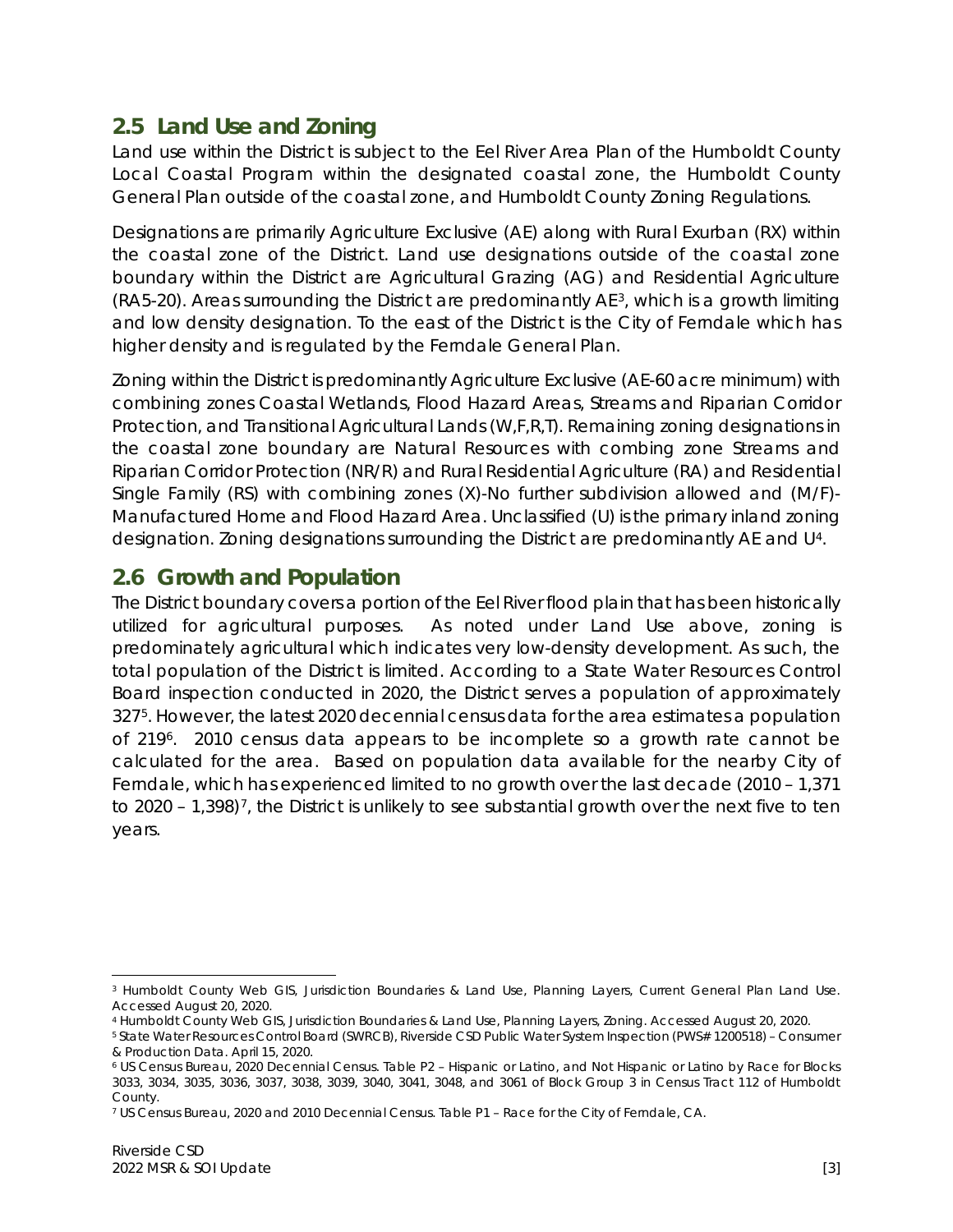### <span id="page-11-0"></span>**2.7 Disadvantaged Unincorporated Communities**

Disadvantaged unincorporated communities, or "DUCs," are inhabited territories (containing 12 or more registered voters) where the annual median household income (MHI) is less than 80 percent of the statewide annual median household income.

The estimated 2019 MHI for Humboldt County Census Tract 112, Block Group 3 is \$57,188[8](#page-11-2). This is 71 percent of the estimated California MHI of \$80,440,<sup>[9](#page-11-3)</sup> which means the District qualifies as a DUC. Nearby communities include the City of Ferndale to the southeast, which has a MHI that is 63% of the California MHI<sup>[10](#page-11-4)</sup>. The City of Ferndale's MHI is less than 80% of the statewide annual MHI, however, it is incorporated and currently served by its own city services and the Ferndale Fire Protection District. Therefore, it is not considered a DUC.

### <span id="page-11-1"></span>**2.8 Municipal Services**

RCSD is currently authorized to provide water services. All other services are considered latent.

### **Water Services**

The District's primary source of water is a well (Well 06) located along Centerville Road that is 115 feet deep and provides water at a rate of approximately 30 gallons per minute (gpm) from a pump located at 90 feet. Water is pumped from the well to a 6,000 gallon holding tank located adjacent to the well and water treatment building before flowing into the collection sump for treatment. The District's original wells (Well 01 and 02) are Artesian Springs located uphill of the treatment plant. These wells have sanded in substantially since they were originally developed in the early 1990's and now only produce a combined flow of 1-3 gpm. The District previously drilled Well 03 which was subsequently destroyed, and has several other well locations which are inactive[11,](#page-11-5)[12.](#page-11-6)

Raw water from Well 06 previously contained higher than normal levels of sand. In an effort to reduce the amount of sand pumped from the well, the pumping rate has been decreased over time and water is pumped into the holding tank so that sand may settle out. The District's wells (01, 02, and 06) also contain higher levels of manganese which are above the secondary maximum contaminant level (MCL). However, secondary MCLs are primarily based on aesthetic concerns and the level of manganese present is not considered high enough to be a health concern<sup>13</sup>. The District is aware of this issue and continues to monitor quality to ensure the continued health and safety of customers.

Raw water from Wells 01, 02, and 06 flows to the collection sump where it is treated with a chlorine solution and then pumped to the District's 60,000 gallon reinforced concrete

<sup>8</sup> US Census, ACS 2019 5-year Estimates, Table B19013 for Humboldt County Census Tract 112, Block Group 3. Accessed

<span id="page-11-3"></span><span id="page-11-2"></span>February 3, 2022.<br>9 US Census, ACS 2019 5-year Estimates, State of California, Table S1903. Accessed February 3, 2022.<br><sup>10</sup> US Census, ACS 2018 5-year Estimates, Table S1903 for City of Ferndale (MHI \$50,897). Accessed Feb

<span id="page-11-4"></span>

<span id="page-11-6"></span><span id="page-11-5"></span><sup>12</sup> Well 04 (Inactive) produces approximately 3gpm but causes Well 01 and 02 to draw down which reduces their production. Wells 05, 5A, 07 (French Drain), and Chinese Cave are listed as inactive due to low production and persistent total coliform contamination.

<span id="page-11-7"></span><sup>13</sup> SWRCB, Water System Inspection – Raw Water Chemical Monitoring. April 15, 2020.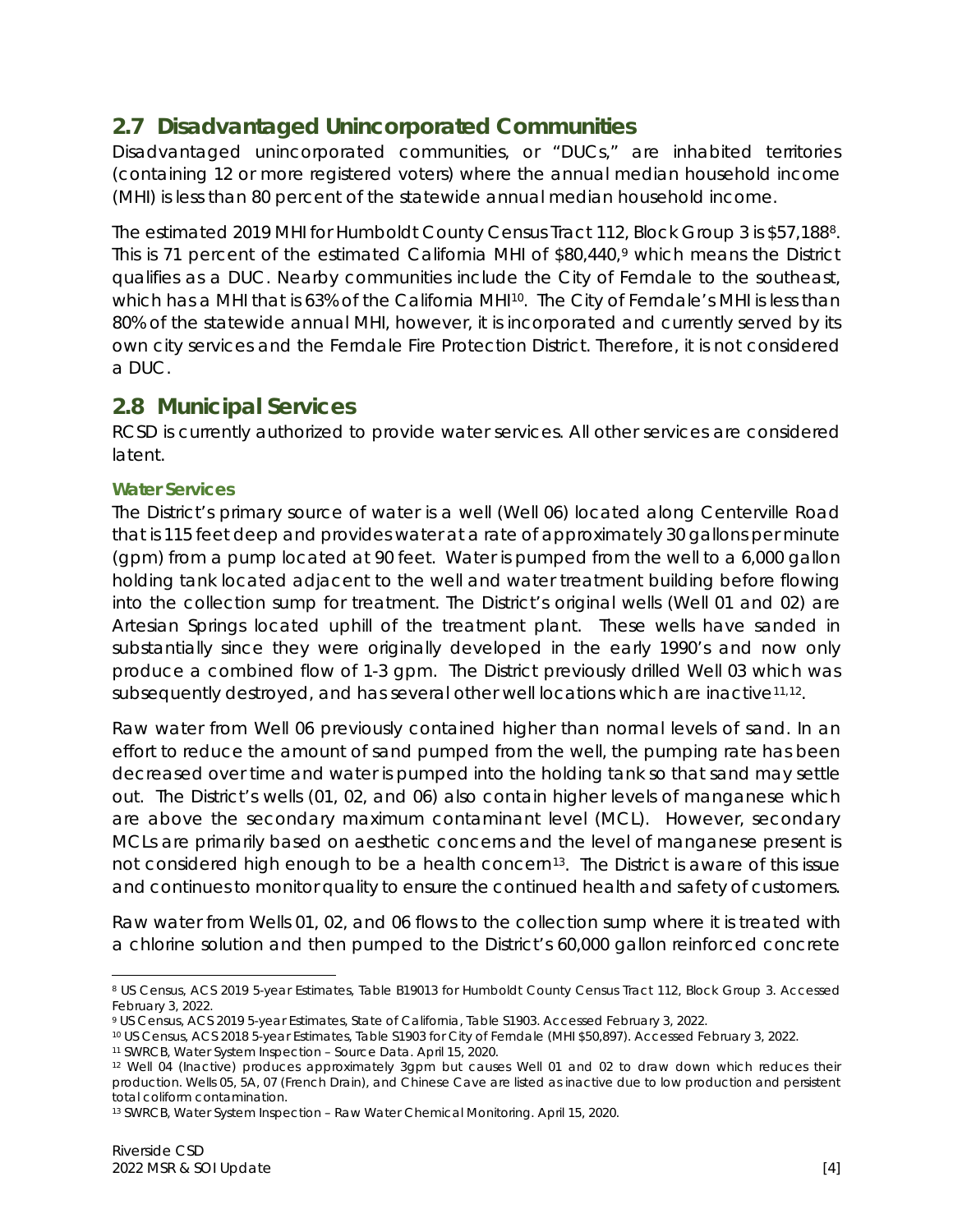main tank. From the main tank, water gravity flows into the distribution system. Water mains in the distribution system are predominately two to four inch PVC pipe that was installed in 1993 to 1994. There is also a small percentage (six percent) of mains comprised of asbestos cement, ductile iron, HDPE, or galvanized steel pipe[14](#page-12-0).

The District serves 99 connections which include single family and mobile homes along with multiple farms and dairies. In 2018, the treatment plant produced 5,996,470 gallons of water with a maximum production month in June 2018 of 571,128 gallons and an estimated maximum daily demand of 29,000 gallons<sup>15</sup>. Based on the primary well's capacity of approximately 30 gpm, (approximately 43,000 gallons per day or 1,296,000 gallons per month), the District is utilizing 44 to 68 percent of its capacity. This indicates there is adequate water to support the current and future demand of the District.

While there is currently adequate water to support demand, the District does not have a secondary source of water to support the community in the event Well 06 goes offline. The original wells (01 and 02) continue to decrease in production and are not a reliable source of water. Additionally, the District has expressed the need for a new well and has worked with State Water Resources Control Board (SWRCB) staff on site selection. The proposed well would be located approximately 275 feet west of Well 06 and along Centerville Road. This location would require minimal additional piping to connect to the treatment plant and is anticipated to have similar production and quality of water as Well 06. The District has been seeking funding to construct the new well but has been unable to secure any grant funds for the project<sup>[16](#page-12-2)</sup>.

### State Water Resources Control Board Inspection

During the District's last routine inspection conducted by the SWRCB on January 31, 2020, a number of items were listed as deficiencies which included the following:

- 1. Updated chemical monitoring schedule with several tests listed as "Due Now".
- 2. Overdue disinfection byproducts monitoring. Sampling must be completed every three years.
- 3. The need for a completed and signed Cross-Connection Hazards Survey and Cross-Connection Program submitted to the SWRCB.
- 4. Well 06 well head was strongly encouraged to be raised to conform with ANSI/AWWA standards in addition to other minor modifications.
- 5. Need for monthly bacteriological sampling at Wells 01 and 02.
- 6. Need for a Bacteriological Sample Siting Plan.
- 7. Need for adequate secondary spill containment for gasoline stored onsite at the treatment facility or removal of gasoline cans from the site.

<span id="page-12-0"></span><sup>14</sup> SWRCB, Water System Inspection – Distribution System. April 15, 2020.

<span id="page-12-1"></span><sup>15</sup> SWRCB, Water System Inspection – Consumer & Production Data and Log Inactivation. April 15, 2020.

<span id="page-12-2"></span><sup>16</sup> Riverside CSD, Personal Communication with Plant Operator (in person). February 2, 2022.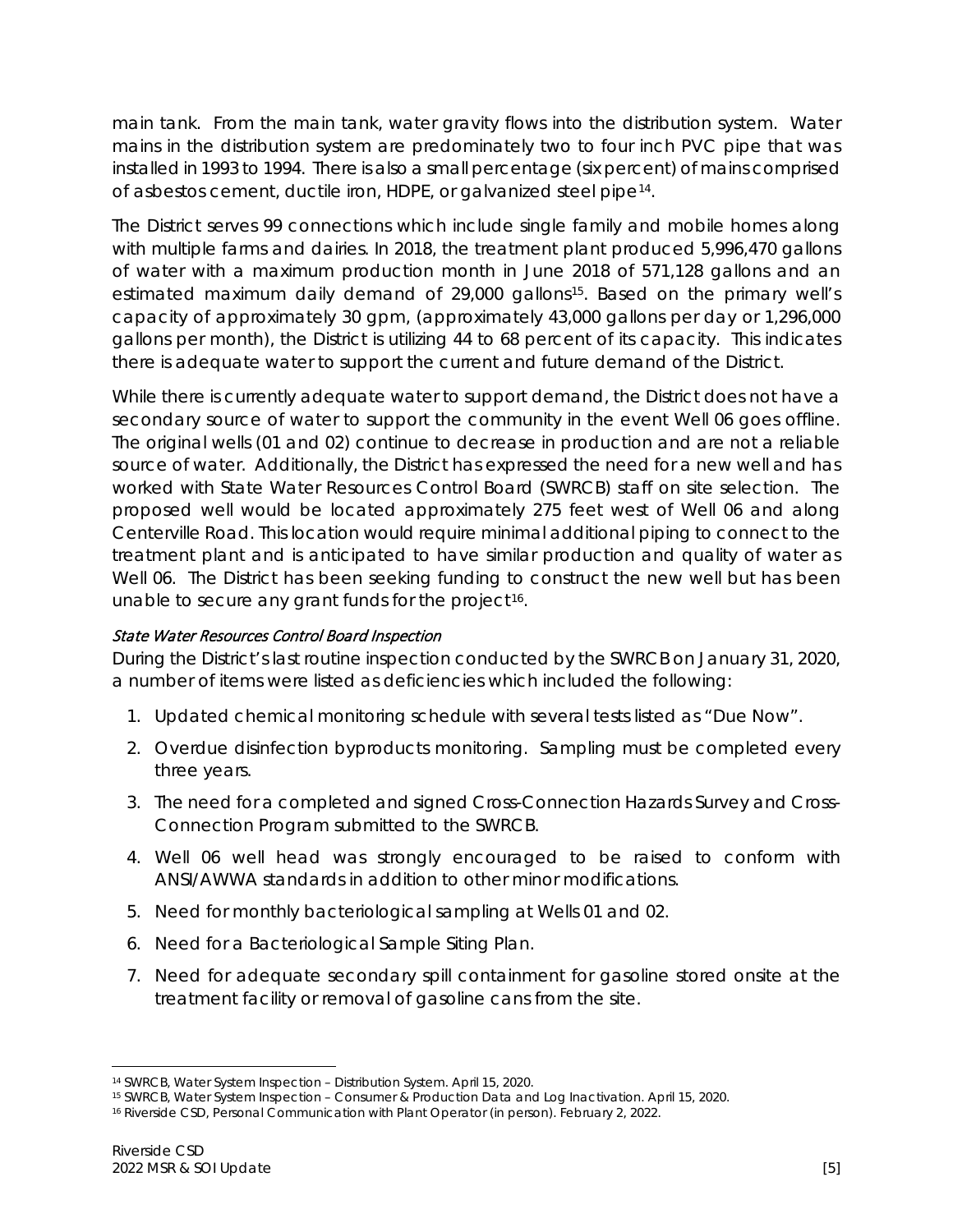It is recommended that the District continue to work with the SWRCB to ensure compliance with required monitoring and testing schedules to help ensure the health and safety of the community.

#### Rates

Fees for services are set by the Riverside CSD Board of Directors. A list of fees included under Section 2.11- Financial Overview.

#### Del Oro Water Company

Del Oro Water Company is a private water purveyor that provides water service to the City of Ferndale. Water for the City is sourced from the High Line Springs, Low Line Springs, and Van Ness Well<sup>[17](#page-13-0)</sup>. As discussed in the City of Ferndale 2018 MSR, the City is utilizing approximately 40% of its source supply of 518,000 gallons per day<sup>18</sup>. It is unknown if an emergency connection between Riverside CSD and Del Oro would be feasible.

#### **Other Services**

#### Fire Services

The Ferndale Volunteer Fire Department (VFD) provides fire protection services on behalf of the Ferndale Fire Protection District to a large portion of the Eel River flood plain south of the Eel River. The FPD boundary extends from just north of Price Creek Road to the mouth of the Eel River at the Pacific Ocean and partially into the hills above the flood plain. In 2020, the Ferndale VFD responded to 216 calls for service including 132 medical calls and six structure fires[19](#page-13-2). More information on the Ferndale VFD and FPD can be found in the Humboldt County Fire Chiefs' Association 2020 Annual Report and the 2017 Eel River Valey – Lost Coast Regional Fire Services Municipal Service Review.

#### Other Services

Outside of the City of Ferndale limits, wastewater services in the area are typically provided by onsite wastewater systems permitted through the Humboldt County Department of Environmental Health. Solid waste disposal is provided by Recology Humboldt. Police services are provided by the Humboldt County Sherriff's Department and the City of Ferndale Police Department when necessary.

<span id="page-13-1"></span><span id="page-13-0"></span>

<sup>&</sup>lt;sup>17</sup> Del Oro Water Company, 2020 Water Quality Report – Ferndale District.<br><sup>18</sup> Humboldt LAFCo, City of Ferndale Municipal Services Review and Sphere of Influence Update – Section 5.2: Water. Adopted November 14, 2018.

<span id="page-13-2"></span><sup>19</sup> Humboldt County Fire Chiefs' Association, 2020 Annual Report. November 2021.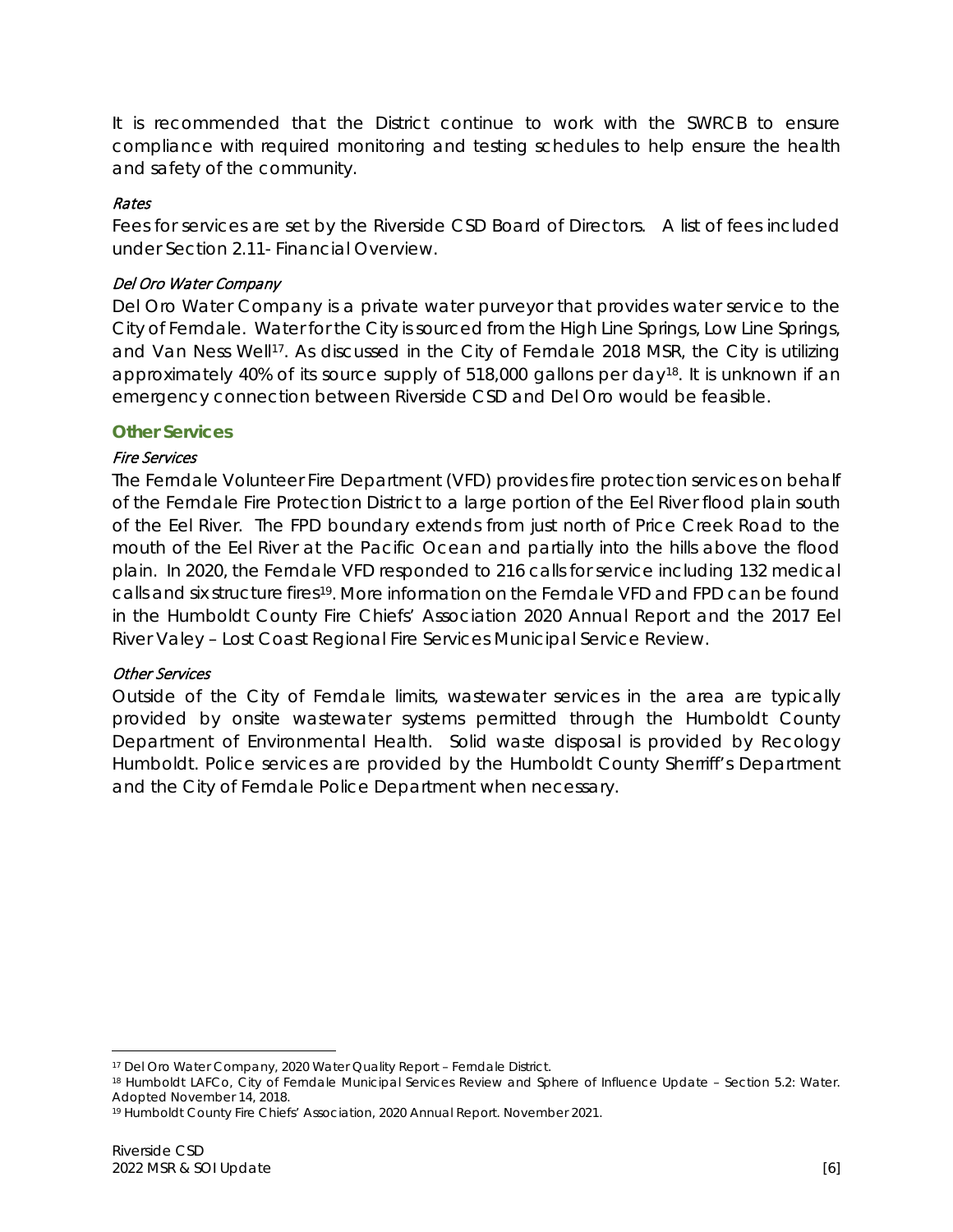### <span id="page-14-0"></span>**2.9 Organizational Structure**

The RCSD is an independent special district served by a five-member Board of Directors that is elected to four-year staggered terms.

| <b>Board Member</b>    | <b>Title</b>    | <b>Term Expiration</b> |
|------------------------|-----------------|------------------------|
| <b>Glenn Giaimo</b>    | <b>Director</b> | 2020-2024              |
| <b>Mark Dekens</b>     | <b>Director</b> | 2020-2024              |
| <b>Annjanette Dodd</b> | <b>Director</b> | 2017-2022              |
| <b>Hugh Gallagher</b>  | <b>Director</b> | 2017-2022              |
| <b>Ingrid Pfeiffer</b> | <b>Director</b> | 2017-2022              |

<span id="page-14-3"></span>

| Table 1: Riverside CSD Board of Directors |  |  |
|-------------------------------------------|--|--|
|                                           |  |  |

In accordance with Government Code §61044, a board of directors shall hold a regular meeting at least once every three months. At the time of this review, it is unknown how often the Riverside CSD board meets.

### <span id="page-14-1"></span>**2.10Accountability and Transparency**

The District currently does not have a website and has limited staff capacity to respond to inquiries. In order to increase transparency and provide a higher level of service to its customers, it is recommended that the Board consider adopting policies and procedures for responding to inquiries. Additionally, the District is encouraged to set up a website in compliance with SB 929 which requires all special districts to maintain a website with basic information. This will provide a location for District documents to be posted that is easily accessible by the public.

### <span id="page-14-2"></span>**2.11Financial Overview**

### **Fees for Services**

RCSD is funded by service fees. The last available fees are listed below. It is unknown if these are the current fees or when the last rate adjustment occurred.

| Fee Type                                                                                    | Cost*    |  |
|---------------------------------------------------------------------------------------------|----------|--|
| Monthly Minimum for Meter Service                                                           | \$19.00  |  |
| Monthly State Loan Assessment                                                               | \$6.00   |  |
| Water Usage Rate Per Gallon                                                                 | \$0.0045 |  |
| (Rate applies to residential & commercial customers)                                        |          |  |
| <b>New Customer Deposit</b>                                                                 | \$50.00  |  |
| <b>Returned Check Charge</b>                                                                | \$15.00  |  |
| Restoration of Service (after no-pay shut off)                                              | \$50.00  |  |
| Reconnection Charge (after having service discontinued)                                     | \$500.00 |  |
| New Service Installation (plus all cost of parts and labor)                                 | \$600.00 |  |
| Mailing Meeting Packets (per request by customer)<br>(Plus postage & copies at \$0.10 each) | \$5.00   |  |

#### <span id="page-14-4"></span>**Table 2: Riverside CSD Fees for Services**

\*These rates were taken from a rate sheet at the District's treatment facility/office. No date for the rates was available.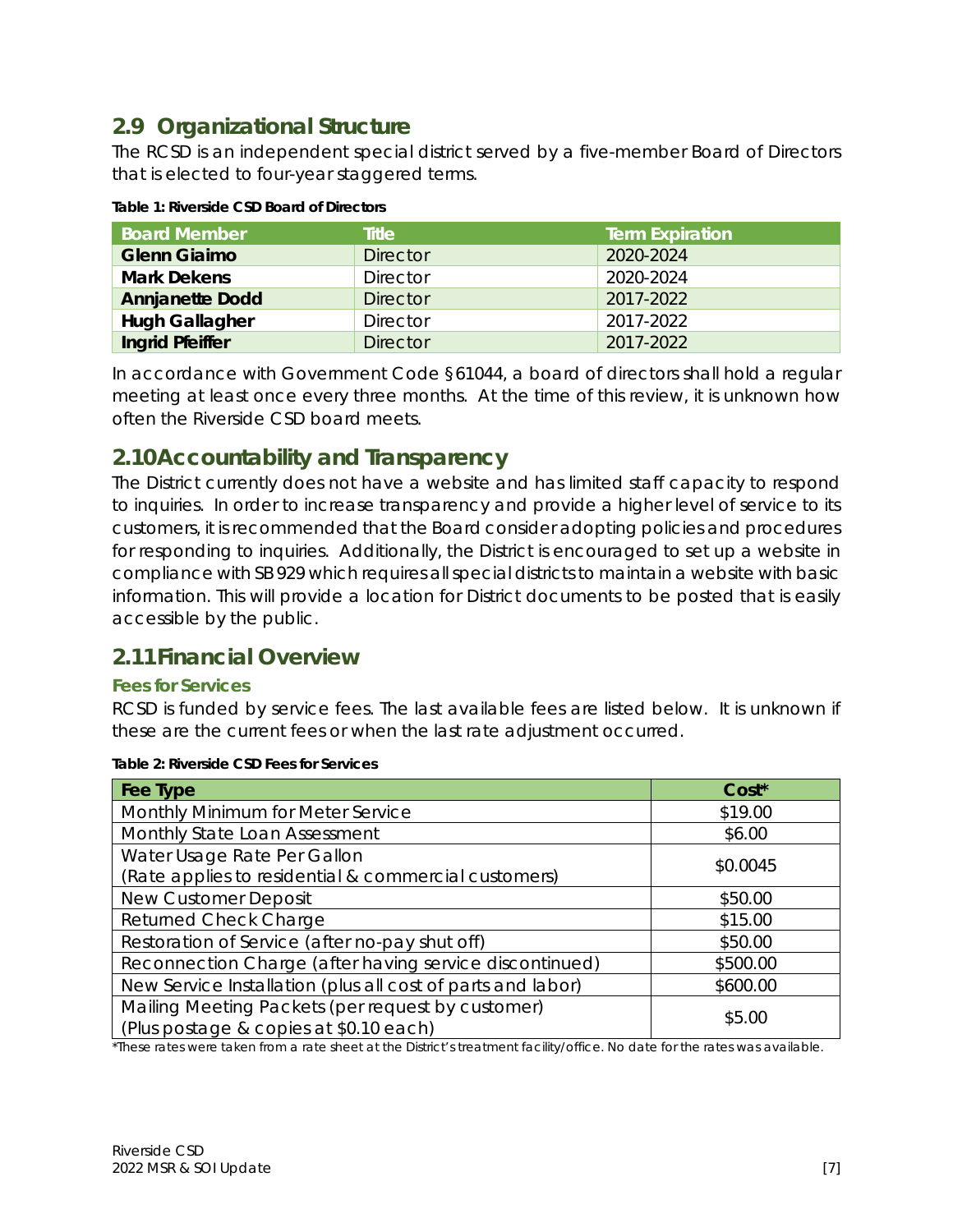#### **District Revenues and Expenses**

The District submits annual reports to the California State Controller's Office that outline their revenues and expenses for the prior year. The table below shows the last five years' worth of data as provided by the State Controller's Office.

| Category                      | <b>FY 2016</b> | FY 2017   | <b>FY 2018</b> | FY 2019   | <b>FY 2020</b> |
|-------------------------------|----------------|-----------|----------------|-----------|----------------|
| Revenues                      |                |           |                |           |                |
| <b>Residential Water</b>      | \$51,696       | \$65,879  | \$60,176       | \$60,678  | \$63,462       |
| <b>Business Water</b>         | \$8,250        | \$9,750   | \$9,450        | \$9,750   | \$10,250       |
| <b>Investment Earnings</b>    | \$37           |           | \$21           | \$28      | \$118          |
| <b>Other Water Sales</b>      | \$360          | \$100     | \$150          | \$83      | \$25           |
| Total                         | \$60,343       | \$75,729  | \$69,767       | \$70,539  | \$73,855       |
| <b>Expenses</b>               |                |           |                |           |                |
| <b>General and Admin</b>      | \$35,044       | \$26,765  | \$30,375       | \$22,378  | \$23,642       |
| Depreciation                  | \$17,498       | \$17,390  | \$17,377       | \$17,341  | \$18,785       |
| Pumping                       | \$11,044       | \$9,254   | \$11,137       | \$11,299  | \$10,325       |
| Treatment                     | \$8,280        | \$6,468   | \$7,418        | \$6,328   | \$7,288        |
| Transmission and Distribution | \$11,955       | \$6,764   | \$17,071       | \$6,650   | \$5,419        |
| <b>Customer Accounting</b>    | \$2,078        | \$2,920   | \$3,064        | \$3,814   | \$5,319        |
| Other Operating               | \$5,978        | \$5,858   | \$4,934        | \$3,887   | \$2,654        |
| Other Non-Operating           | \$1,649        | \$2,587   | \$137          |           | \$1,913        |
| Total                         | \$93,526       | \$78,036  | \$91,513       | \$71,697  | \$75,345       |
| Gain/(Loss)                   | (\$33,183)     | (\$2,307) | (\$21,746)     | (\$1,158) | (\$1,490)      |

<span id="page-15-0"></span>**Table 3: Riverside CSD Reported Revenues** 

As shown in the table above, the District has been operating at a loss over the last five fiscal years which is in part due to the depreciation of assets. The District is encouraged to review its current expenditures to see if any inefficiencies can be identified and corrected. It is also recommended that the District conduct a rate study to assess the feasibility of raising rates to help offset expenditures.

In accordance with Government Code §61110(f), on or before September 1 of each year or, for districts using two one-year budgets or a biennial budget, every other year, the board of directors shall adopt a final budget that conforms to generally accepted accounting and budgeting procedures for special districts. The general manager shall forward a copy of the final budget to the auditor of each county in which the district is located. Additionally, in accordance with Government Code §61118, the board of directors shall provide for regular audits of the district's accounts and records and file annual financial reports to the State Controller. At this time, it is unknown if the District regularly adopts an annual budget or conducts regular audits.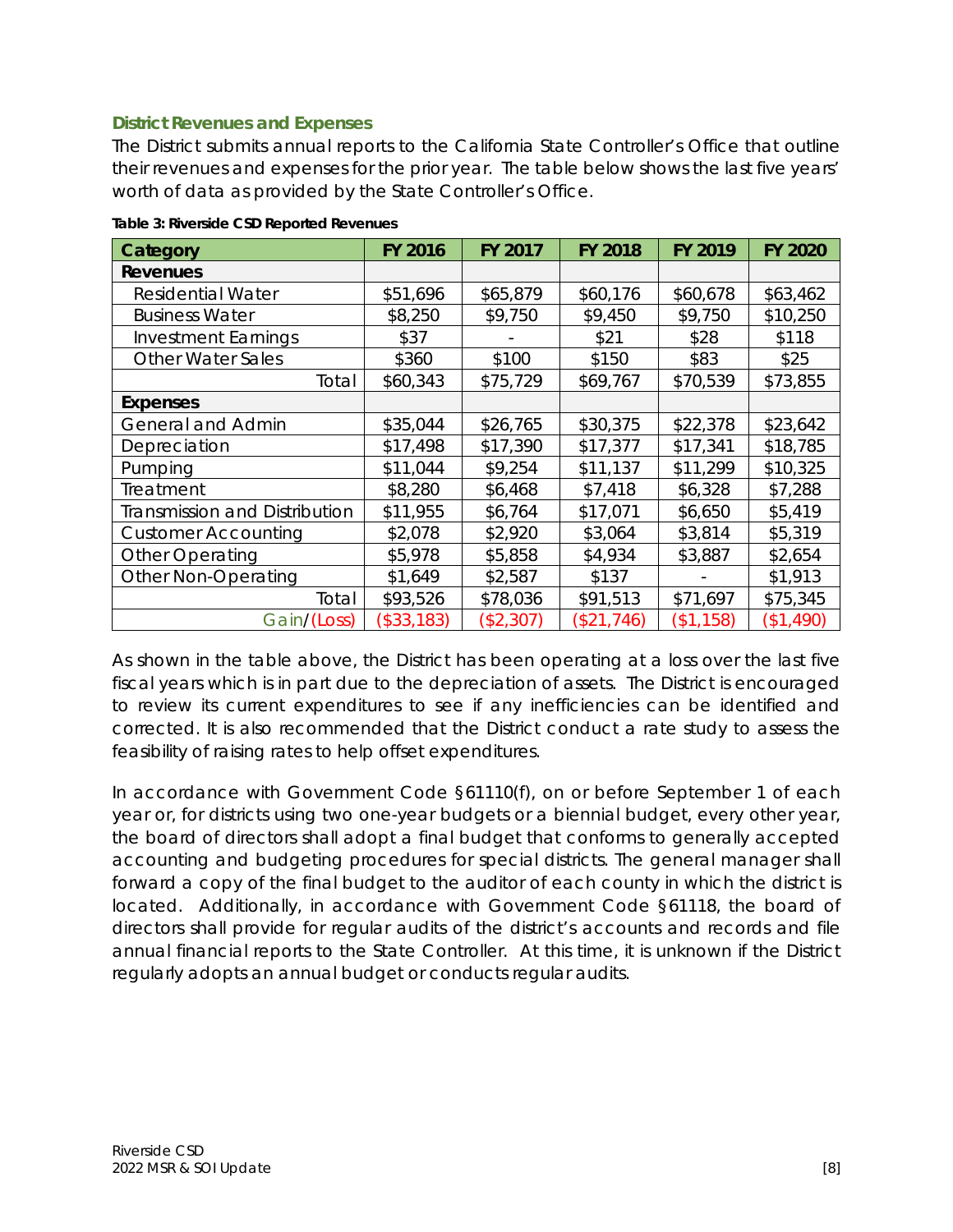# **3.0 RIVERSIDE MSR DETERMINATIONS**

<span id="page-16-0"></span>As set forth in Section 56430(a) of the CKH Act- In order to prepare and to update the SOI in accordance with Section 56425, the commission shall conduct a service review of the municipal services provided in the county or other appropriate area designated by the commission. The commission shall include in the area designated for a service review the county, the region, the sub-region, or any other geographic area as is appropriate for an analysis of the service or services to be reviewed, and shall prepare a written statement of its determinations with respect to each of the following:

### **(1) Growth and population projections for the affected area**

- a) The current population of the District is estimated to be between 219 and 327. Based on the limited growth of nearby communities, the District is unlikely to see substantial growth in the next five to ten years.
- **(2) The location and characteristics of any disadvantaged unincorporated communities within or contiguous to the sphere of influence**
	- a) Riverside CSD and surrounding unincorporated areas are considered DUCs with a 2019 estimated MHI that is 71 percent of the statewide MHI.
- **(3) Present and planned capacity of public facilities and adequacy of public services, including infrastructure needs or deficiencies**
	- a) Riverside CSD is currently utilizing approximately 44 to 68 percent of its water capacity. This indicates there is adequate water to support current and future needs.
	- b) While there is adequate supply to meet current demand, the District does not have a reliable secondary source of water. It is recommended that the District continue to work on grant funding for establishment of a secondary well that can be utilized in emergency situations.

### **(4) Financing ability of agencies to provide services**

- a) Based on available information from the State Controller's Office, the District has been operating at a loss over the last five fiscal years. This is in part due to the depreciation of District assets.
- b) The District is encouraged to review its current expenditures and consider a rate study to assess the potential for raising rates to help cover the costs of services and build reserve funding for future projects.

### **(5) Status of and, opportunities for, shared facilities**

- a) At this time there does not appear to be any opportunities for shared facilities.
- **(6) Accountability for community service needs, including governmental structure and operational efficiencies**
	- a) The District is governed by a five member board of directors that is elected to staggered four-year terms. It is unknown how often the Board meets.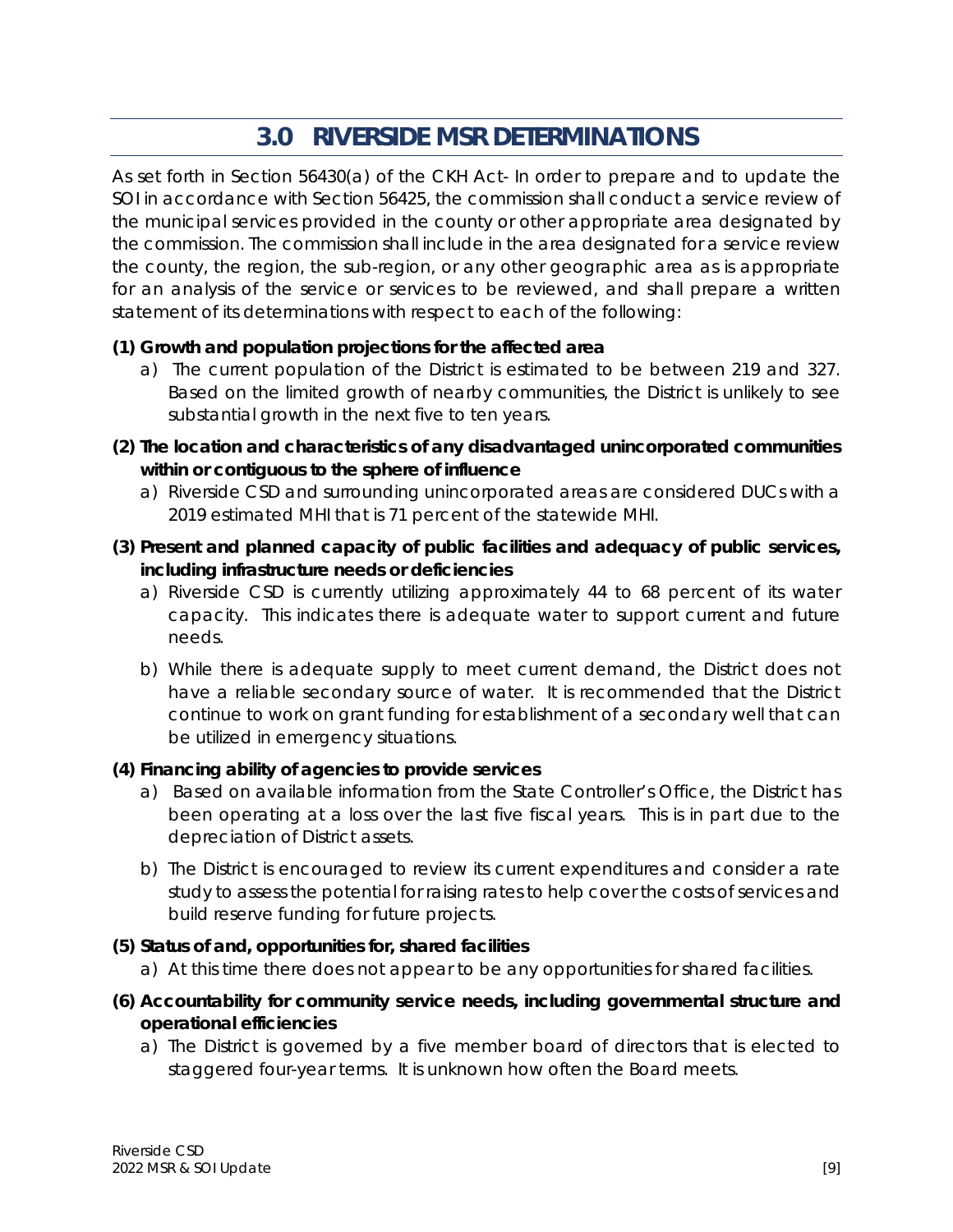b) The District has limited transparency and does not maintain a website. It is recommended that the District review its policies and procedures for responding to requests for information and look into creating a district website.

### **(7) Any other matter related to effective or efficient service delivery**

a) The District is encouraged to reach out to local CSDA representatives and/or LAFCO staff to obtain resources on the various reporting obligations of CSDs.